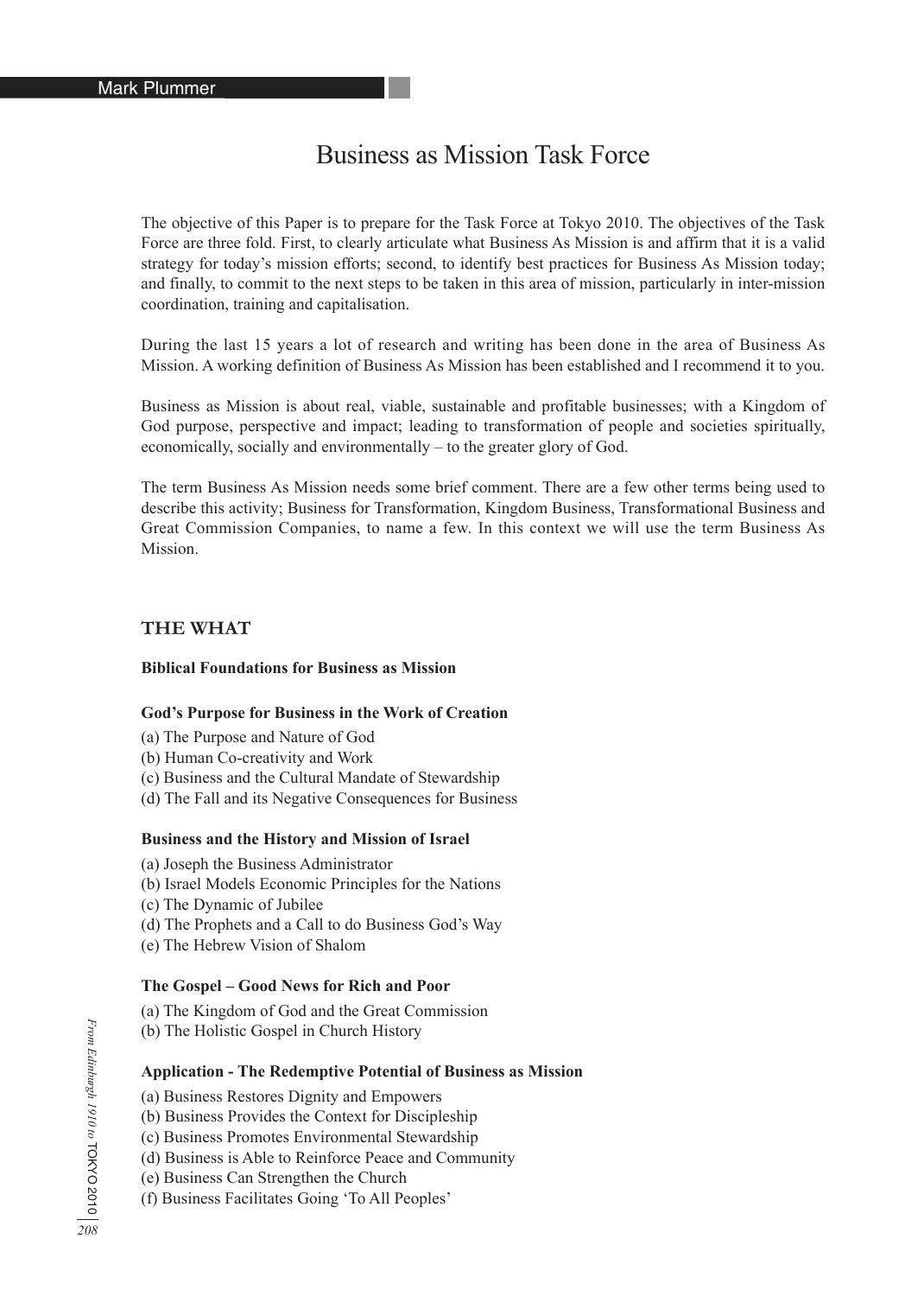# **Clarifying Terms & Concepts**

Business as Mission is based on the principle of.HOLISTIC MISSION Business as Mission has a Kingdom of God perspective.KINGDOM BUSINESS Business as Mission is different from but related to.WORKPLACE MINISTRIES Business as Mission is different from but related to.TENTMAKING Business as Mission is different from.BUSINESS FOR MISSIONS Business as Mission does not condone.NON-BUSINESSES AND NON-MISSIONS Business as Mission pursues.PROFIT Business as Mission comes in all.SHAPES AND SIZES Business as Mission is not about.JOBS AND MONEY – PER SE The real bottom line of business as mission is "ad maiorem Dei gloriam," for the greater glory of God.

# **The Essentials of Good Business As Mission**

#### **Foundational Business Principles**

- 1. Strives to be profitable and sustainable in the long term.
- 2. Strives for excellence, operates with integrity and has a system of accountability.

#### **Business as Mission Distinctives**

- 3. Has a kingdom motivation, purpose and plan that is shared and embraced by the senior management and owners.
- 4. Aims at holistic transformation of individuals and communities.
- 5. Seeks the holistic welfare of employees
- 6. Seeks to maximise the kingdom impact of its financial and non-financial resources.
- 7. Models Christ-like, servant leadership, and develops it in others.
- 8. Intentionally implements ethical Christ-honouring practices that do not conflict with the gospel.
- 9. Is pro-active in intercession and seeks the prayer support of others.
- 10. Seeks to harness the power of networking with like-minded organisations.

# **THE WHY**

#### **Business As Mission – A Three Fold Mandate**

Business is multi-faceted. It is about profit and values, about wealth creation and social concern, about value added products and services and creation care, about markets and caring for people. But Business as Mission, BAM, is more than job creation and entrepreneurship. BAM is about being a follower of Jesus in the market place and Christ being revealed and God glorified among all peoples and nations.

#### **Business as Mission rests on three distinct Biblical mandates**

- 1. The creation mandate is to "till, care for, exercise stewardship, multiply, work, prosper." This is about being creative; create good things for ourselves and others – also in and through business. This also means being good stewards of our talents, resources and callings, but also caring for creation and people. It is also acknowledging and affirming the gifts and calling of entrepreneurs.
- 2. The great commandment mandate is to "love your neighbor as yourself." We know that business can and should serve people and meet various needs. For example: Unemployment is a major underlying cause to malnourishment and starvation, homelessness, disease and limited access to medical treatment, as well as to debt and crime. Providing people with jobs is alleviating and preventing these dire conditions.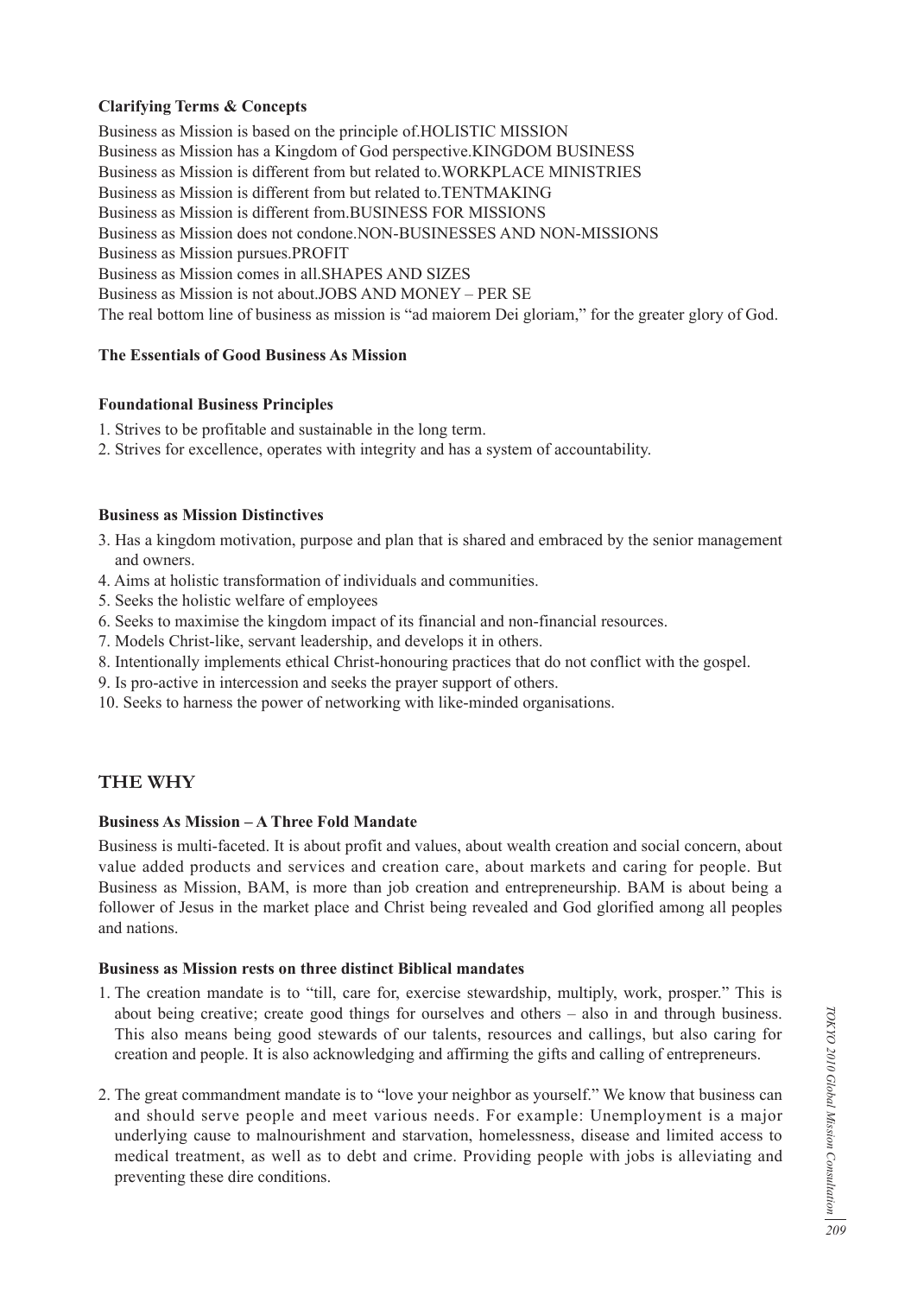3. The great commission mandate is to "make disciples of all nations." As followers of Jesus we have a global mission – to all peoples. BAM has a missional and global intent. BAM takes B and M seriously: real business and intentional mission, especially to areas with dire spiritual, economical and social needs. BAM businesses want to see Christ revealed and God glorified, in and through business, among all peoples and nations.

These three mandates must be at the forefront when we plan and run BAM businesses. It is equally important that these three serve as a context as we continuously evaluate our practical BAM mission. We must be aware of the risk of mission drift. One may start out with high hopes and ambitions regarding all three mandates, but eventually end up just operating a business. Our unique contribution and responsibility as BAMers rests on the threefold mandate. Finally, as Christians in the market place we strive to do business as unto the Lord, being accountable to Him and to fellow followers of Jesus.

# **THE HOW**

Needs and Gaps in the Business As Mission Movement.

In the last 15 years the BAM concept has spread across the world and the number of BAM initiatives has grown dramatically. However, there are still major needs and gaps in the global BAM movement. Below I will attempt to identify and briefly elaborate on a few of them. The following points can be used for prayer, discussion, planning and action.

# **1. VISION IMPARTATION**

We praise God for the growth of the global BAM movement. BAM is a triangular drama which involves church, business and missions. The BAM vision needs to be imparted among these three constituencies.

# **2. CONCEPT CLARIFICATION**

Let's be clear: BAM is not "Business for Mission." Neither is BAM "Business as Platform" to do "real ministry." Rather, genuine BAM is the practice of business as a calling and ministry in its own right.

# **3. EDUCATION & TRAINING**

There is a definite need for BAM to be taught in Bible colleges, mission courses and theological seminaries. BAM needs to be taught and researched as it relates to economics, business, theology and missiology.

# **4. CAPITAL**

BAM is built on the foundation of the disciplined allocation and return of capital, capital which is managed with vision, professionalism, excellence and integrity.

# **5. MENTORS**

BAM practitioners (BAMers) want, need and appreciate business mentors who share the passion for the least, the lost and the lowliest, and who are willing and able to serve and come alongside.

# **6. PRAYER**

We must soak all our efforts in prayer, which is even more critical as we enter into the market place with a Kingdom of God invasion strategy. BAMers must have prayer partners who intercede for them, their businesses, their employees, their many relationships, and their impact on people and communities.